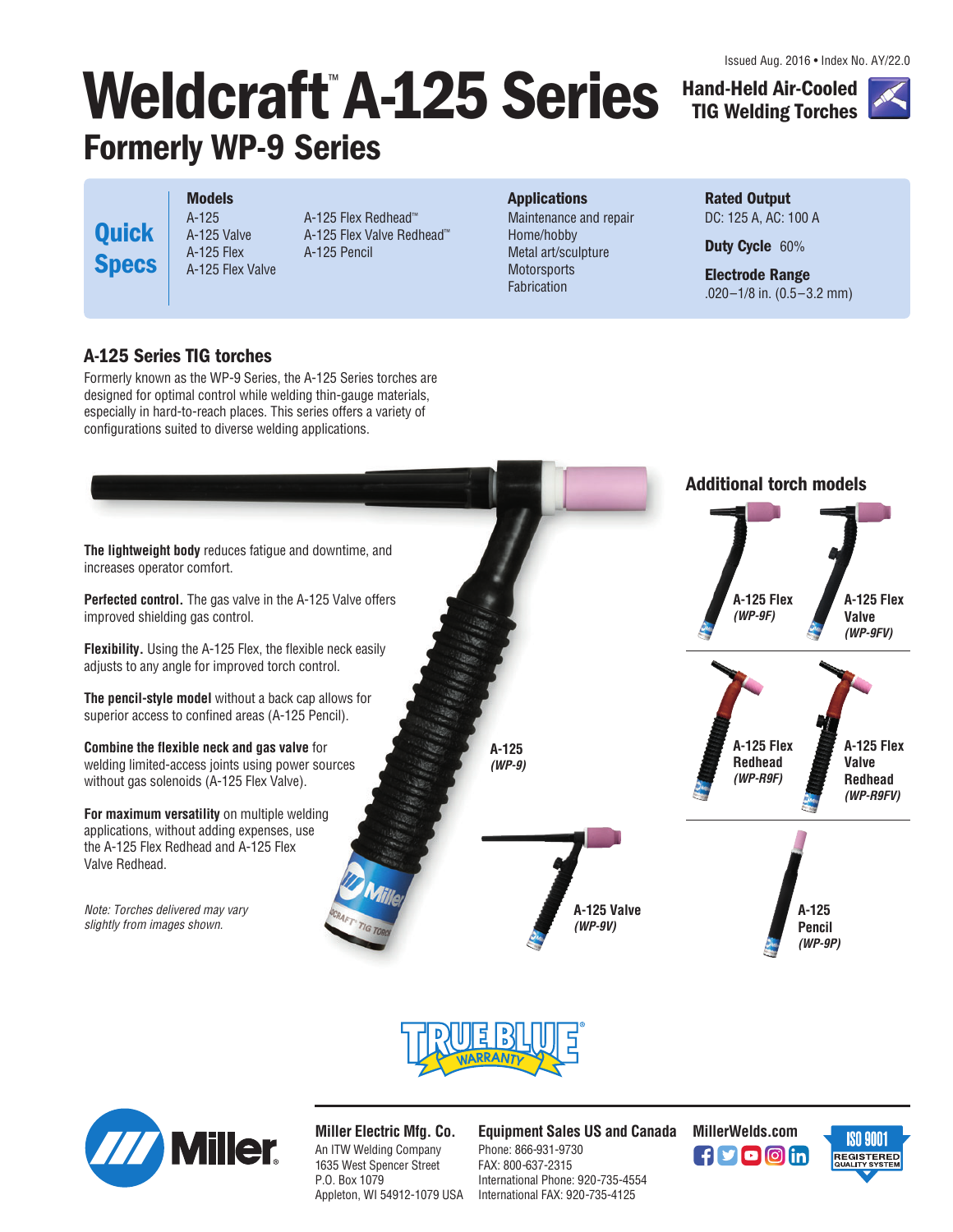# **Torch Packages**

| <b>Models</b>    |                  |                              | <b>1-Piece Power Cable</b><br><b>Standard Rubber</b> | <b>2-Piece Power Cable</b><br><b>Rubber</b> |                     |  |
|------------------|------------------|------------------------------|------------------------------------------------------|---------------------------------------------|---------------------|--|
| <b>Old Model</b> | <b>New Name</b>  | $12.5$ ft. $(3.8 \text{ m})$ | $25$ ft. $(7.6)$ m)                                  |                                             | $25$ ft. $(7.6)$ m) |  |
| $WP-9$           | $A-125$          | <b>WP-9-12-R</b>             | <b>WP-9-25-R</b>                                     | WP-9-12-2                                   | WP-9-25-2           |  |
| WP-9V            | A-125 Valve      | <b>WP-9V-12-R</b>            | <b>WP-9V-25-R</b>                                    | WP-9V-12-2                                  | <b>WP-9V-25-2</b>   |  |
| WP-9F            | A-125 Flex       | <b>WP-9F-12-R</b>            | <b>WP-9F-25-R</b>                                    |                                             |                     |  |
| WP-9FV           | A-125 Flex Valve | <b>WP-9FV-12-R</b>           | <b>WP-9FV-25-R</b>                                   | <b>WP-9FV-12-2</b>                          | <b>WP-9FV-25-2</b>  |  |
| WP-9P            | A-125 Pencil     | <b>WP-9P-12-R</b>            | <b>WP-9P-25-R</b>                                    |                                             |                     |  |

*V* = Valve *F* = Flex *FV* = Flex Valve *P* = Pencil

*Torch packages include torch body, handle, power cable, and long back cap (excluding the A-125 Pencil model).*

# **Connectors**

### **1-piece power cable connectors 2-piece power cable connector**





*194722* 50 mm Dinse-style gas thru for one-piece air-cooled torch.

*195378* 50 mm Dinse-style for one-piece air-cooled torch.



*105Z57* Power cable adapter for one-piece air-cooled torch.



*273483* 25 mm (small) Dinse-style gas thru one-piece air-cooled torch.



*129527* 50 mm Dinse-style for two-piece cable air-cooled torch.

| <b>Machines</b>                                                                                  | <b>Connection Type</b>             | <b>1-Piece Power Cable Connectors</b> | <b>2-Piece Power Cable Connectors</b> |  |  |
|--------------------------------------------------------------------------------------------------|------------------------------------|---------------------------------------|---------------------------------------|--|--|
| <b>TIG Machines</b>                                                                              |                                    |                                       |                                       |  |  |
| Syncrowave <sup>®</sup> 200/210                                                                  | 50 mm Dinse-style gas thru         | 194722                                | 129527*                               |  |  |
| Syncrowave <sup>®</sup> 250 DX/350 DX (Dinse)                                                    | 50 mm Dinse-style                  | 195378                                | 129527                                |  |  |
| Syncrowaye <sup>®</sup> 250 DX/350 DX (stud)                                                     | $1/2$ in. stud                     | 105Z57                                | N/A                                   |  |  |
| Maxstar <sup>®</sup> 150 STL/STH                                                                 | 25 mm (small) Dinse-style gas thru | 273483                                | 127836*                               |  |  |
| Dynasty <sup>®</sup> 200/210/280/350,<br>Maxstar <sup>®</sup> 200/210/280/350                    | 50 mm Dinse-style                  | 195378                                | 129527                                |  |  |
| <b>Multiprocess Machines</b>                                                                     |                                    |                                       |                                       |  |  |
| Multimatic <sup>™</sup> 200                                                                      | 25 mm (small) Dinse-style gas thru | 273483                                | 127836*                               |  |  |
| Dimension™ 302/452/NT 450/652                                                                    | $1/2$ in. stud                     | 105Z57                                | N/A                                   |  |  |
| PipeWorx                                                                                         | $1/2$ in. stud                     | 105Z57                                | N/A                                   |  |  |
| XMT <sup>®</sup> 304/350                                                                         | 50 mm Dinse-style                  | 195378                                | 129527                                |  |  |
| $XMT^{\circledR}$ 450                                                                            | $1/2$ in. stud                     | 105Z57                                | N/A                                   |  |  |
| <b>Engine-Driven Machines</b>                                                                    |                                    |                                       |                                       |  |  |
| Most Big Blue®, Trailblazer®, Bobcat™,<br>Blue Star <sup>®</sup> and Wildcat <sup>®</sup> models | $1/2$ in. stud                     | 105Z57                                | N/A                                   |  |  |
| Big Blue <sup>®</sup> 450 Duo CST                                                                | 50 mm Dinse-style                  | 195378                                | 129527                                |  |  |
| <b>General Reference</b>                                                                         |                                    |                                       |                                       |  |  |
|                                                                                                  | 25 mm (small) Dinse-style gas thru | 273483                                | N/A                                   |  |  |
|                                                                                                  | 50 mm Dinse-style                  | 195378                                | 129527                                |  |  |
|                                                                                                  | 50 mm Dinse-style gas thru         | 194722                                | N/A                                   |  |  |
|                                                                                                  | $1/2$ in. stud                     | 105Z57                                | N/A                                   |  |  |
| <b>Other Adapter</b>                                                                             |                                    |                                       |                                       |  |  |
|                                                                                                  | Stud to dinse-style adapter        | 232728                                |                                       |  |  |

\*2-piece power cable connector is not gas thru.

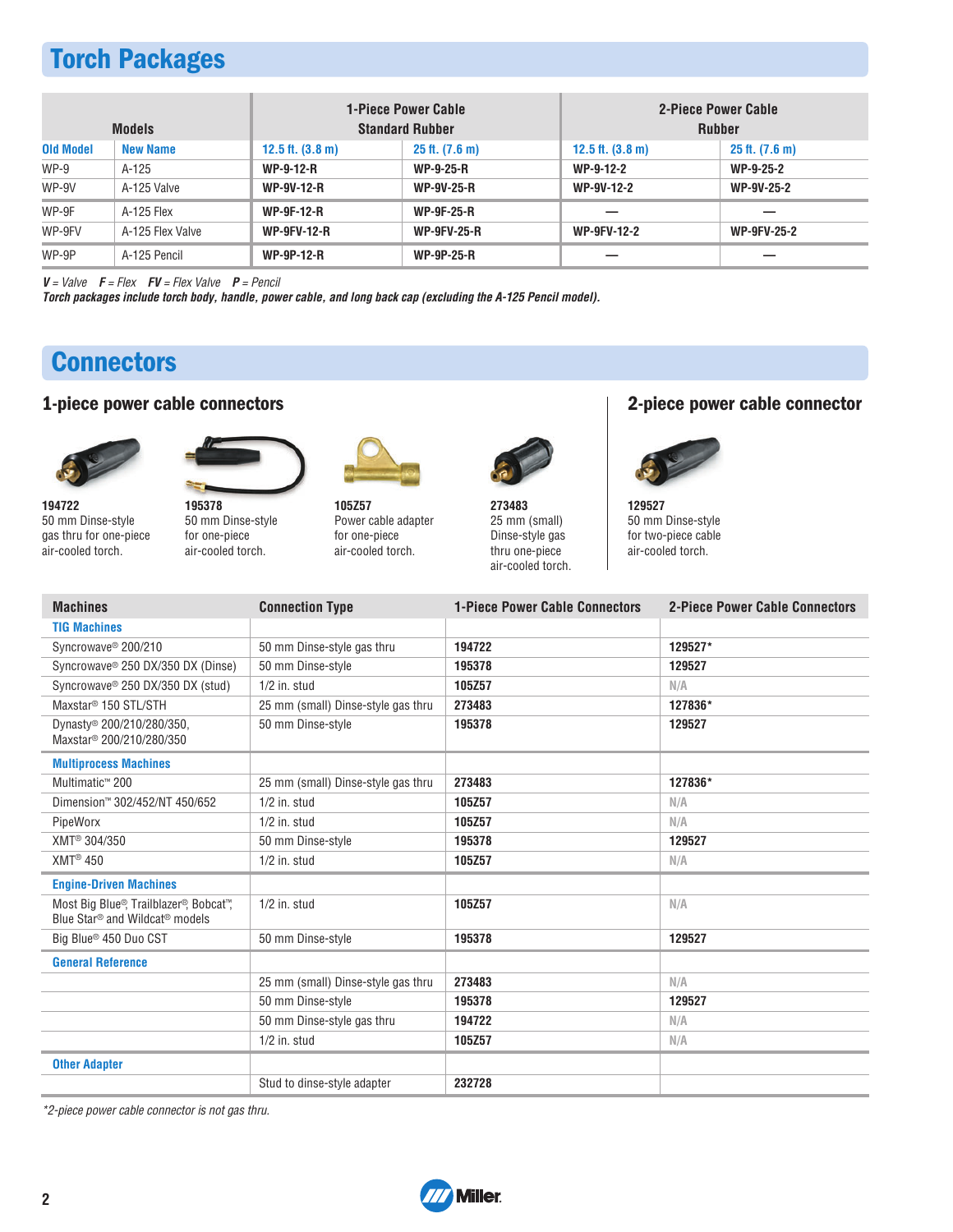# **Consumables (Refer to Owner's Manual for additional replacement parts.)**



| <b>Non-Gas Lens</b>                     |                        |              |               |                   |  |                         |           |              |                 |                 |              |  |
|-----------------------------------------|------------------------|--------------|---------------|-------------------|--|-------------------------|-----------|--------------|-----------------|-----------------|--------------|--|
| Electrode Size - inch (mm)<br>.020(0.5) |                        | .040(1.0)    |               | 1/16(1.6)         |  |                         | 3/32(2.4) |              | 1/8(3.2)        |                 |              |  |
| 1 Insulator (required)                  | 598882                 |              | 598882        |                   |  | 598882                  |           | 598882       |                 | 598882          |              |  |
| 2 Collet                                | <b>13N20</b>           |              | <b>13N21</b>  |                   |  | <b>13N22</b>            |           |              | 13N23           |                 | <b>13N24</b> |  |
| 3 Collet Body                           | <b>13N25</b>           |              | <b>13N26</b>  |                   |  | 13N27                   |           | <b>13N28</b> |                 | <b>13N29</b>    |              |  |
| Nozzle Size - size # (inch)             | 3(3/16)                | 4(1/4)       | 5(5/16)       | 6(3/8)            |  | 7(7/16)                 |           | 8(1/2)       | 10(5/8)         | 12(3/4)         | <b>Short</b> |  |
| 4 Alumina                               |                        | <b>13N08</b> | <b>13N09</b>  | <b>13N10</b>      |  | <b>13N11</b>            |           | <b>13N12</b> | <b>13N13</b>    |                 |              |  |
| * Lava                                  |                        | <b>13N14</b> | <b>13N15</b>  | <b>13N16</b>      |  | <b>13N17</b>            |           | <b>13N18</b> | <b>13N19</b>    | -               |              |  |
| * Long Lava                             | 796F70                 | 796F71       | 796F72        | 796F73            |  |                         |           |              |                 |                 |              |  |
| * X-Long Lava                           | 796F74                 | 796F75       | 796F76        | 796F77            |  |                         |           |              |                 |                 |              |  |
| <b>Gas Lens</b>                         |                        |              |               |                   |  |                         |           |              |                 |                 |              |  |
| Electrode Size - inch (mm)              | .020(0.5)              |              | .040(1.0)     |                   |  | 1/16(1.6)               |           |              | 3/32(2.4)       | 1/8(3.2)        |              |  |
| 1 Insulator (required)                  | 598882                 |              | 598882        |                   |  | 598882                  |           | 598882       | 598882          |                 |              |  |
| 2 Collet                                | <b>13N20</b>           |              | <b>13N21</b>  |                   |  | <b>13N22</b>            |           |              | <b>13N23</b>    | <b>13N24</b>    |              |  |
| 5 Gas Lens                              | 45V41                  |              | 45V42         |                   |  | 45V43<br>45V44          |           | 45V45        |                 |                 |              |  |
| Nozzle Size - size # (inch)             | 3(3/16)                | 4(1/4)       | 5(5/16)       | 6(3/8)            |  | 7(7/16)                 |           | 8(1/2)       | 10(5/8)         | 12(3/4)         | <b>Short</b> |  |
| <b>6</b> Alumina Gas Lens               |                        | 53N58        | 53N59         | 53N60             |  | 53N61                   |           | 53N61S       |                 |                 |              |  |
| <b>Large Diameter Gas Lens</b>          |                        |              |               |                   |  |                         |           |              |                 |                 |              |  |
| Electrode Size - inch (mm)              | .020(0.5)              |              | .040(1.0)     |                   |  | 1/16(1.6)               |           |              | 3/32(2.4)       |                 | 1/8(3.2)     |  |
| 7 Insulator (required)                  | 54N63-20               |              | 54N63-20      |                   |  | 54N63-20                |           |              | 54N63-20        | 54N63-20        |              |  |
| 8 Collet                                | <b>13N20L</b>          |              | 13N21L        |                   |  | <b>13N22L</b><br>13N23L |           | 13N24L       |                 |                 |              |  |
| 9 Large Diameter Gas Lens               | 45V0204S               |              | 45V0204S      | 45V116S<br>45V64S |  |                         | 995795S   |              |                 |                 |              |  |
| Nozzle Size - size # (inch)             | 3(3/16)                | 4(1/4)       | 5(5/16)       | 6(3/8)            |  | 7(7/16)                 |           | 8(1/2)       | 10(5/8)         | 12(3/4)         | <b>Short</b> |  |
| 10 Large Dia. Gas Lens                  |                        |              |               | 57N75             |  | -                       |           | 57N74        | 53N88           | 53N87           | 53N89        |  |
| * Large Dia. Gas Lens-L                 |                        |              |               | 57N75L            |  | –                       |           | 57N74L       | 53N88L          | 53N87L          |              |  |
| * Large Dia. Gas Lens-XL                | —                      |              | —             | 57N75XL           |  | -                       |           | 57N74XL      | 53N88XL         | 53N87XL         |              |  |
| * Large Dia. Gas Lens-XXL               |                        |              | —             | <b>57N75XXL</b>   |  | -                       |           | 57N74XXL     | <b>53N88XXL</b> | <b>53N87XXL</b> | —            |  |
| <b>Back Caps</b>                        |                        |              |               |                   |  |                         |           |              |                 |                 |              |  |
| 11 Short 41V33                          | <b>12 Medium 41V35</b> |              | 13 Long 41V24 |                   |  |                         |           |              |                 |                 |              |  |

\*Not shown.